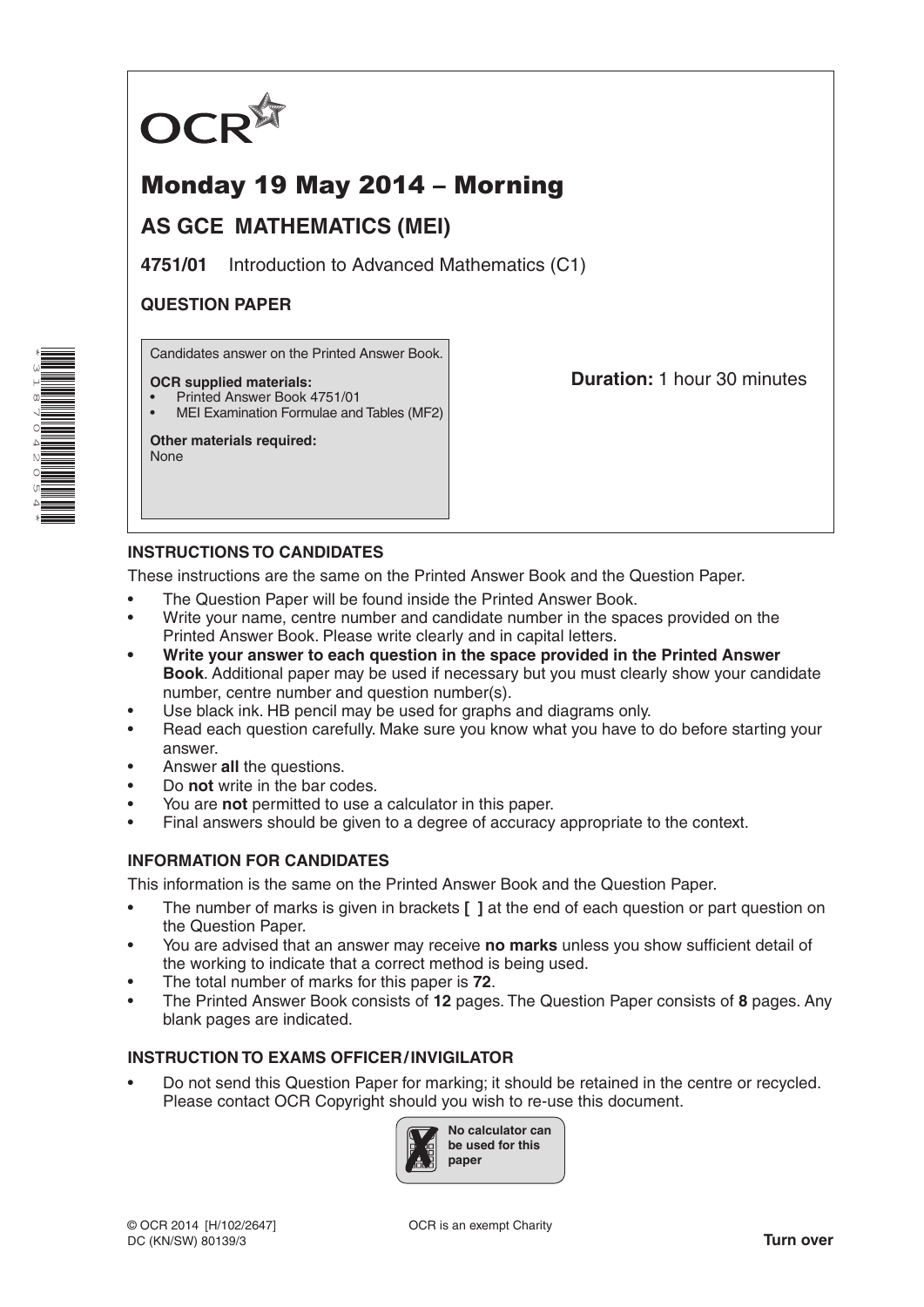#### **Section A** (36 marks)

1 (i) Evaluate 
$$
\left(\frac{1}{27}\right)^{\frac{2}{3}}
$$
. [2]  
(ii) Simplify  $\frac{(4a^2c)^3}{32a^4c^7}$ .

**2** A is the point (1, 5) and B is the point (6, −1). M is the midpoint of AB. Determine whether the line with equation  $y = 2x - 5$  passes through M. **[3]** 







Fig. 3 shows the graph of  $y = f(x)$ . Draw the graphs of the following.

**(i)**  $y = f(x) - 2$  [2]

(ii) 
$$
y = f(x-3)
$$
 [2]

**4 (i)** Expand and simplify  $(7 - 2\sqrt{3})^2$ . [3]

(ii) Express 
$$
\frac{20\sqrt{6}}{\sqrt{50}}
$$
 in the form  $a\sqrt{b}$ , where *a* and *b* are integers and *b* is as small as possible. [2]

## **5** Make *a* the subject of  $3(a+4) = ac + 5f$ . [4]

**6** Solve the inequality  $3x^2 + 10x + 3 > 0$ . [3]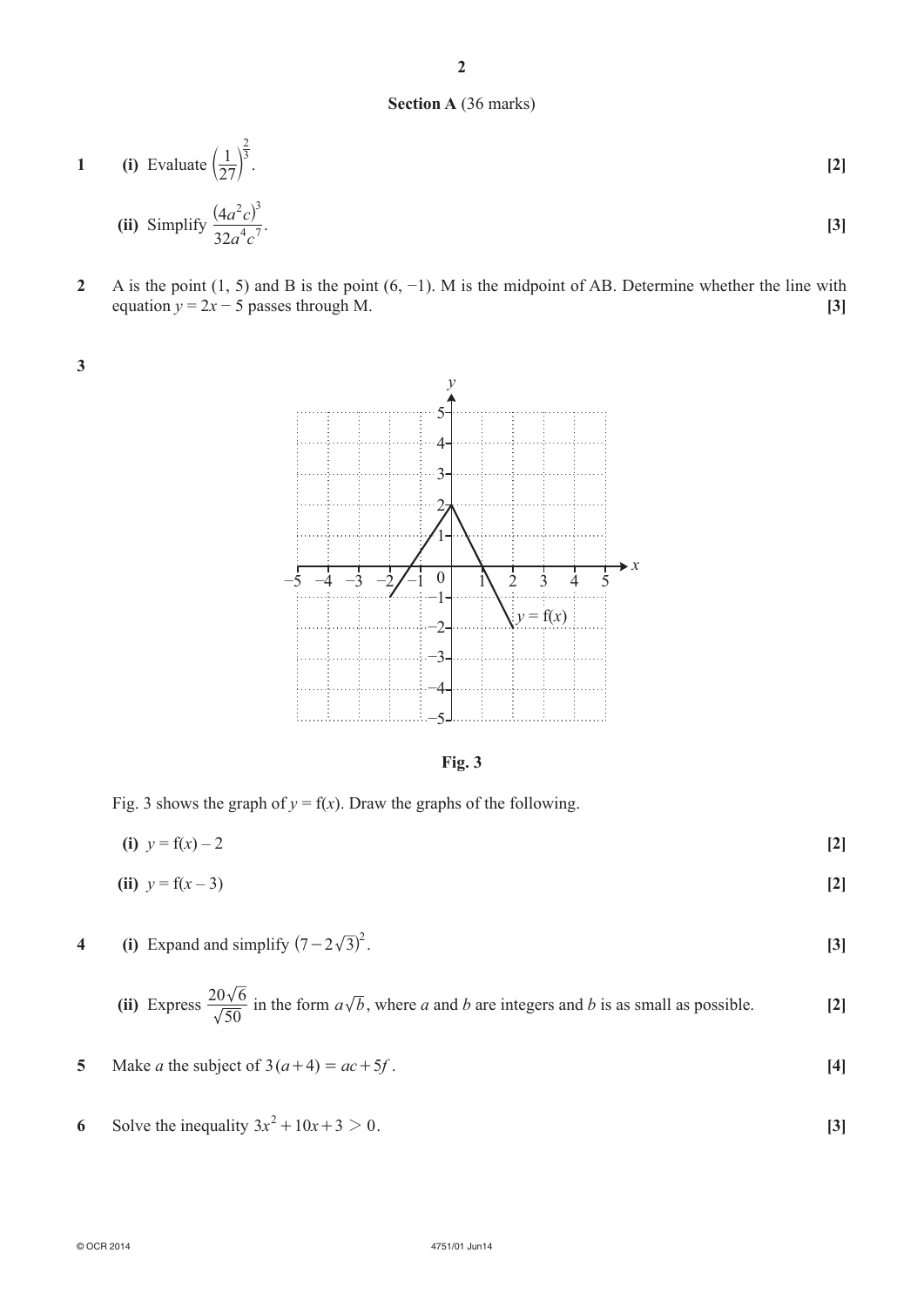- **7** Find the coefficient of  $x^4$  in the binomial expansion of  $(5 + 2x)^7$ . [4]
- **8** You are given that  $f(x) = 4x^3 + kx + 6$ , where *k* is a constant. When  $f(x)$  is divided by  $(x-2)$ , the remainder is 42. Use the remainder theorem to find the value of *k*. Hence find a root of  $f(x) = 0$ . [4]
- **9** You are given that  $n, n+1$  and  $n+2$  are three consecutive integers.
	- (i) Expand and simplify  $n^2 + (n+1)^2 + (n+2)^2$ . [2]
	- **(ii)** For what values of *n* will the sum of the squares of these three consecutive integers be an even number? Give a reason for your answer. **[2]**

#### **Section B** (36 marks)

**10** Fig. 10 shows a sketch of a circle with centre C(4, 2). The circle intersects the *x*-axis at A(1, 0) and at B.





| (i) Write down the coordinates of B.                                                                  | [1]            |
|-------------------------------------------------------------------------------------------------------|----------------|
| (ii) Find the radius of the circle and hence write down the equation of the circle.                   | [4]            |
| (iii) AD is a diameter of the circle. Find the coordinates of D.                                      | $\mathbf{[2]}$ |
| (iv) Find the equation of the tangent to the circle at D. Give your answer in the form $y = ax + b$ . | [4]            |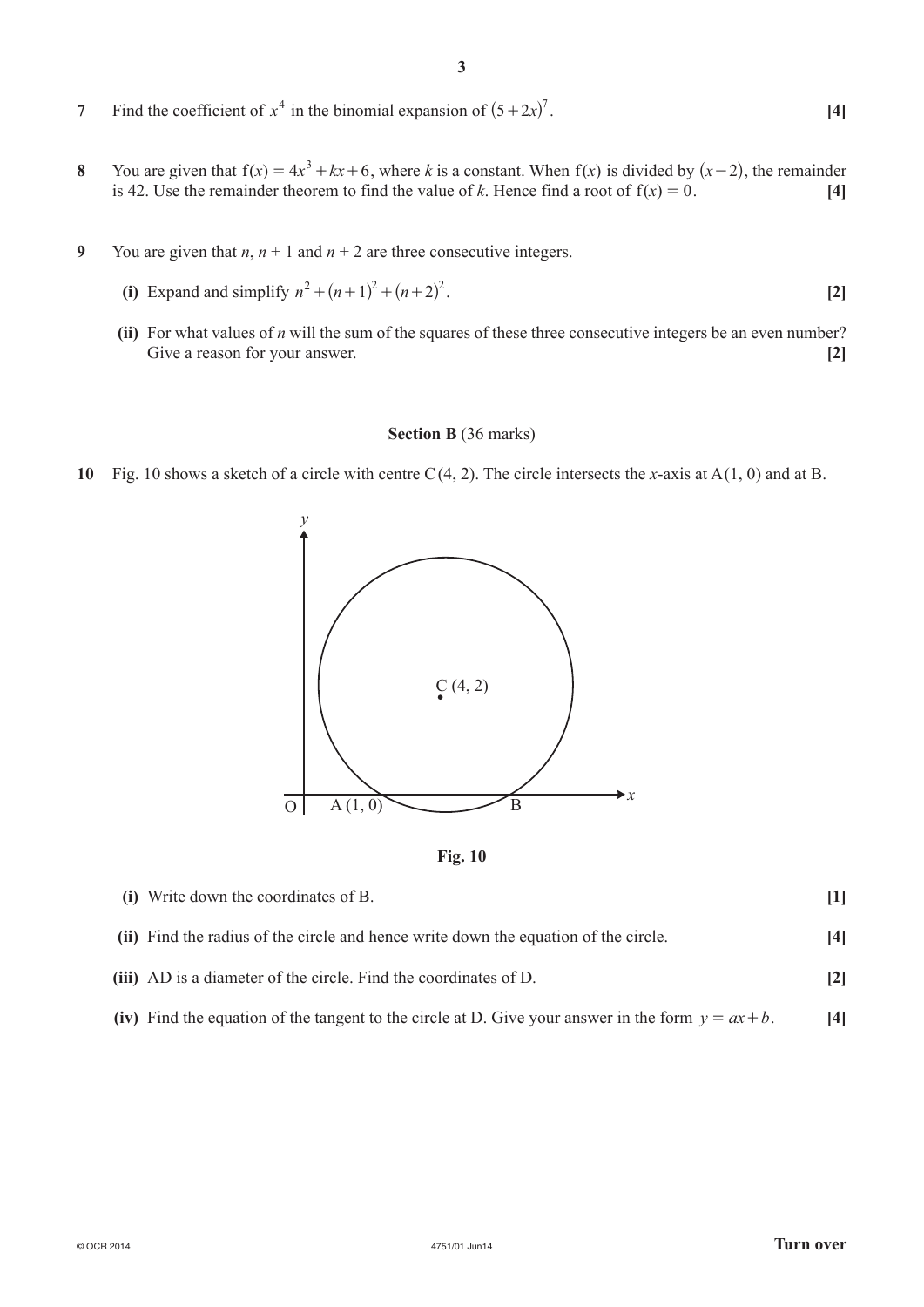



Fig. 11 shows a sketch of the curve with equation  $y = (x - 4)^2 - 3$ .

- **(i)** Write down the equation of the line of symmetry of the curve and the coordinates of the minimum point. **[2]**
- **(ii)** Find the coordinates of the points of intersection of the curve with the *x*-axis and the *y*-axis, using surds where necessary. **[4]**
- (iii) The curve is translated by  $\begin{pmatrix} 2 \\ 0 \end{pmatrix}$ . Show that the equation of the translated curve may be written as  $y = x^2 - 12x + 33.$  [2]
- (iv) Show that the line  $y = 8-2x$  meets the curve  $y = x^2 12x + 33$  at just one point, and find the coordinates of this point. **[5]**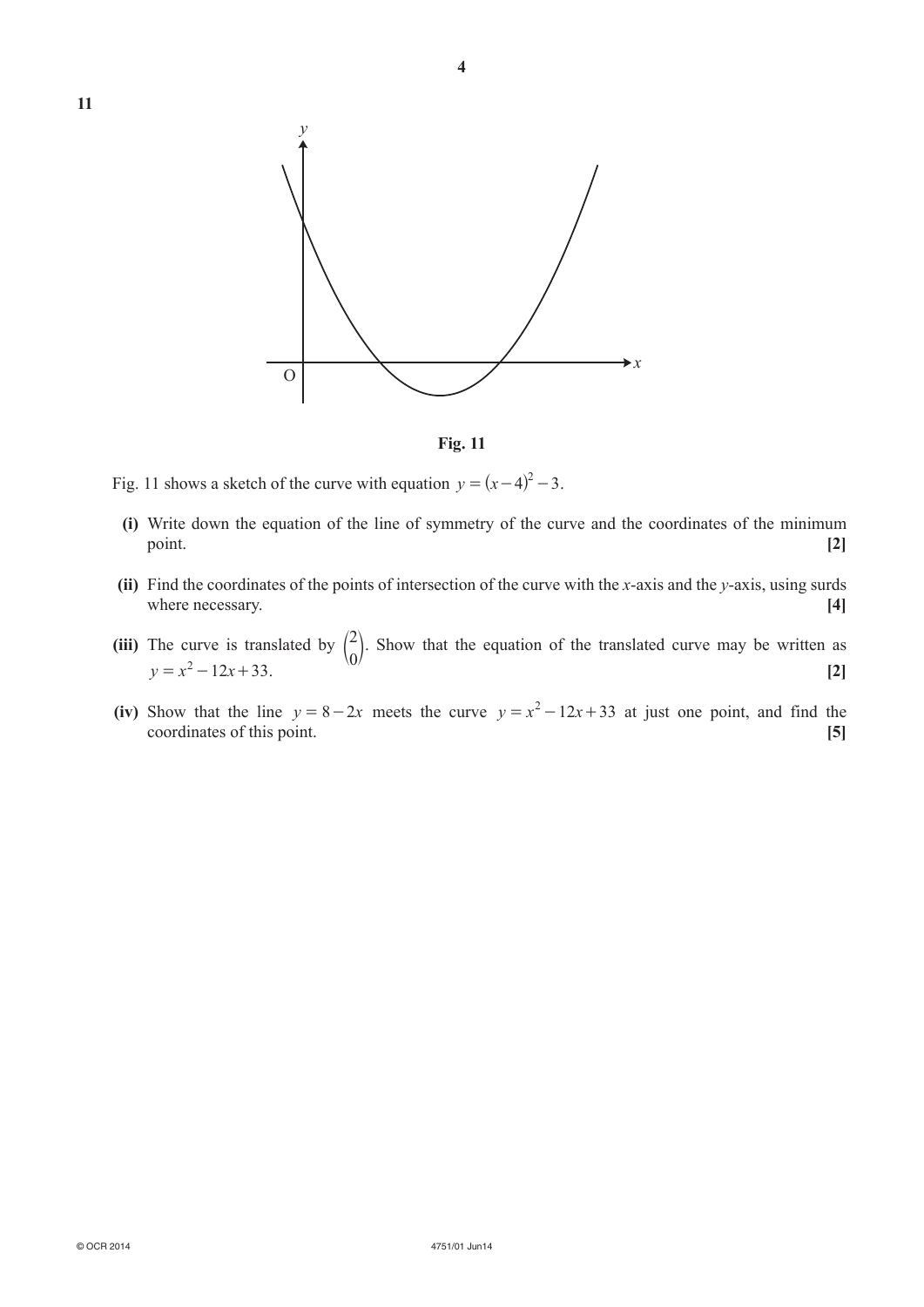



Fig. 12 shows the graph of a cubic curve. It intersects the axes at  $(-5, 0)$ ,  $(-2, 0)$ ,  $(1.5, 0)$  and  $(0, -30)$ .

- **(i)** Use the intersections with both axes to express the equation of the curve in a factorised form. **[2]**
- (ii) Hence show that the equation of the curve may be written as  $y = 2x^3 + 11x^2 x 30$ . [2]
- (iii) Draw the line  $y = 5x + 10$  accurately on the graph. The curve and this line intersect at  $(-2, 0)$ ; find graphically the *x*-coordinates of the other points of intersection. **[3]**
- **(iv)** Show algebraically that the *x*-coordinates of the other points of intersection satisfy the equation

$$
2x^2 + 7x - 20 = 0.
$$

Hence find the exact values of the *x*-coordinates of the other points of intersection. **[5]**

#### **END OF QUESTION PAPER**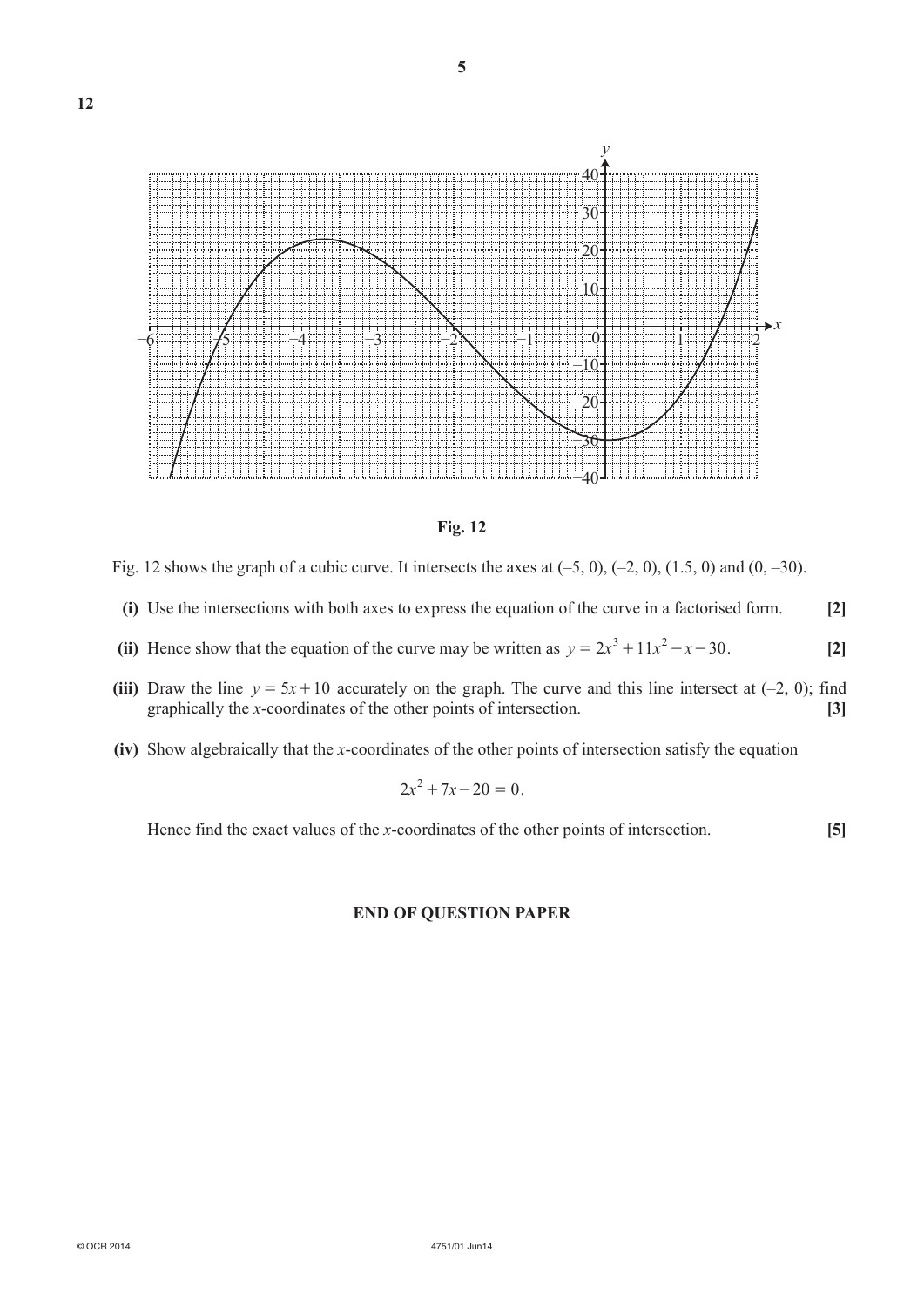#### **BLANK PAGE**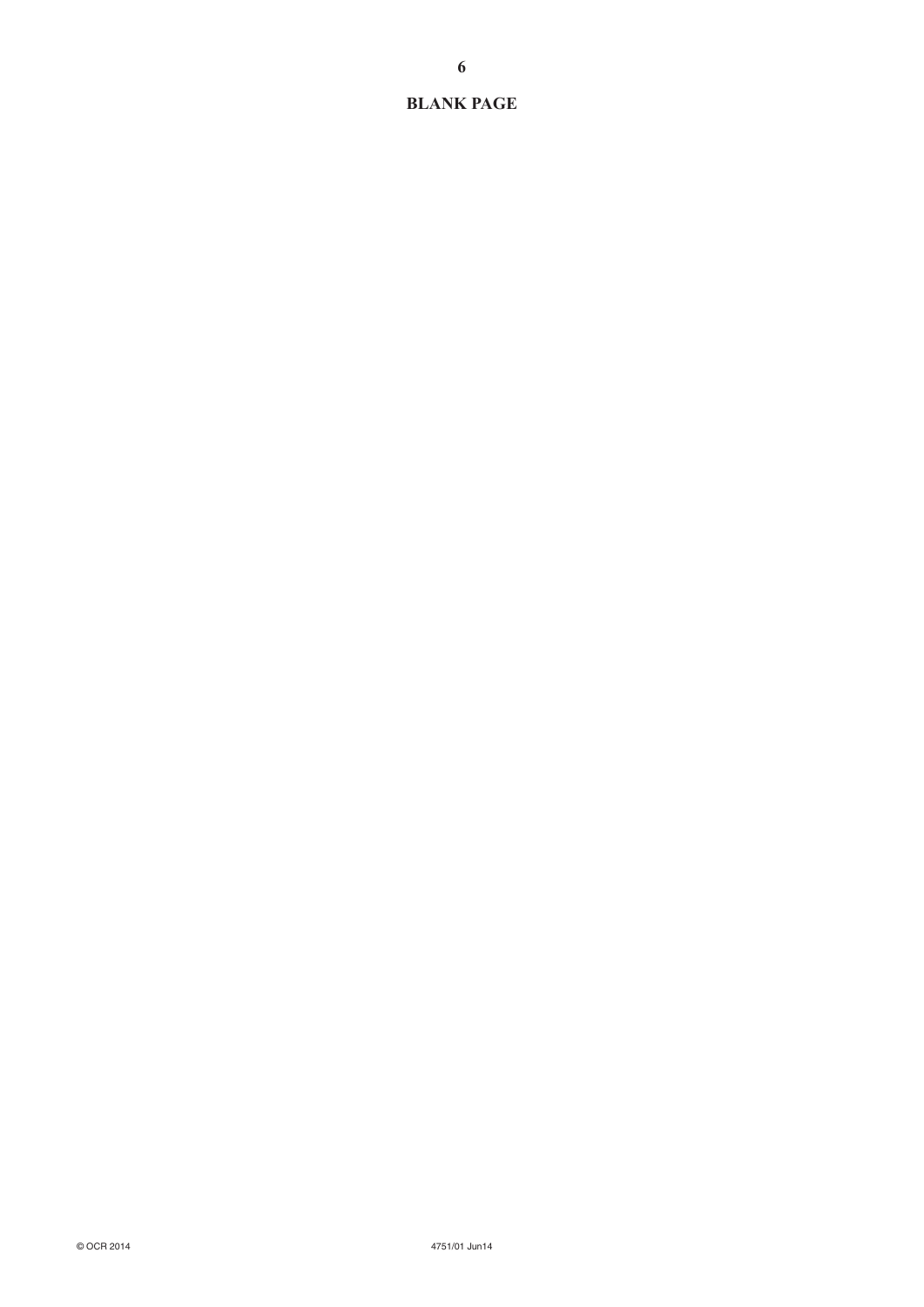#### **BLANK PAGE**